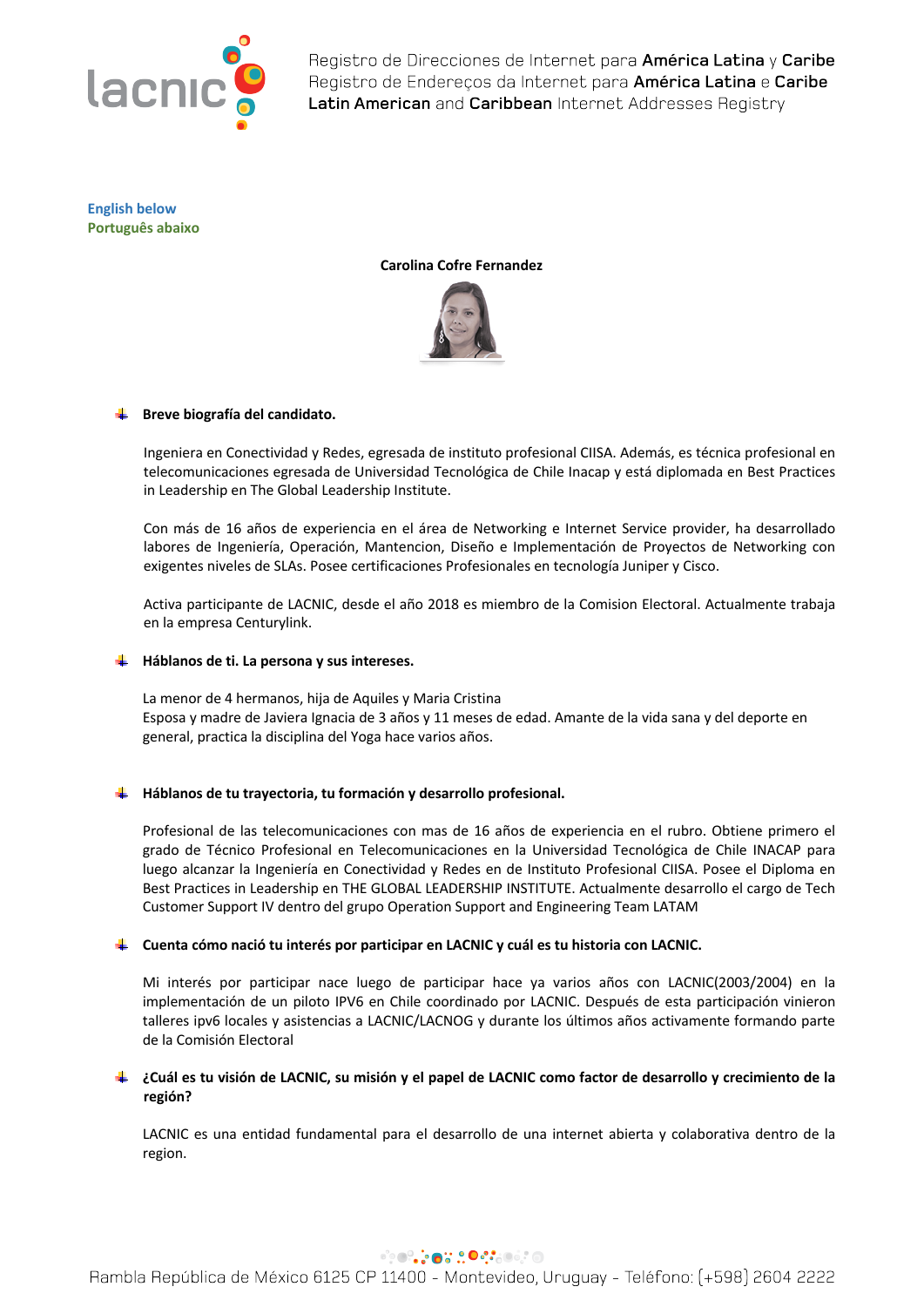

## **¿Qué crees que es lo más importante que aportarás a LACNIC como integrante del órgano en caso de ser elegido y qué te motiva para postularte a dicha posición?**

El principal interés de participar en esta comisión radica fundamentalmente en colaborar con LACNIC en el desarrollo de internet.

Además el rol dentro de la Comisión Electoral es una tarea completamente distinta al mundo técnico, que es donde me desempeño normalmente.

Me permite lograr una cercanía muy enriquecedora con la institución que tanto nos aporta como región

### Ø **Criterios de Idoneidad Deseables**

Respuestas enviadas por el/la candidato/a a través del cuestionario de Incompatibilidades, Capacidades e Idoneidades:

**Que tenga o haya tenido algún nivel de participación en órganos electivos de LACNIC.**

Comisión Electoral

**Que participe o haya participado en alguno de los foros técnicos de la región (FLIP6, Foro de Seguridad, Foro de Interconexión, Foro de Operadores).** 

Foro de Seguridad, Foro de Interconexión, Foro de Operadores, Foro Público de Políticas, Peering Forum Foro Técnico de LACNIC

**Que participe o haya participado u organizado eventos auspiciados por LACNIC (LACNIC, LACNIC ONtheMOVE, AMPARO, etc.).** 

Evento LACNIC, Evento LACNIC / LACNOG, Taller presencial de IPv6

**Vínculo profesional o laboral (ya sea como empleado, asesor, consultor, directivo y/o accionista) con entidades titulares de recursos numéricos en la región (asociados LACNIC).**

Miembro Comisión Electoral LACNIC Elecciones 2018 - Elecciones 2021

**Vínculo profesional o laboral (ya sea como empleado, asesor, consultor, directivo y/o accionista) con organizaciones de la comunidad técnica de la región.**

Empleado Centurylink Chile S.A ex IMPSAT FIBER NETWORKS INC

**Brief biography of the candidate**.

Carolina Cofré has a degree in Network and Connectivity Engineering by CIISA Professional Institute (Chile). She is also a Professional Technician in Telecommunications by Technological University of Chile, INACAP. and holds a Diploma in Best Practices in Leadership by The Global Leadership Institute.

## **PRODUCT OF SOCIO**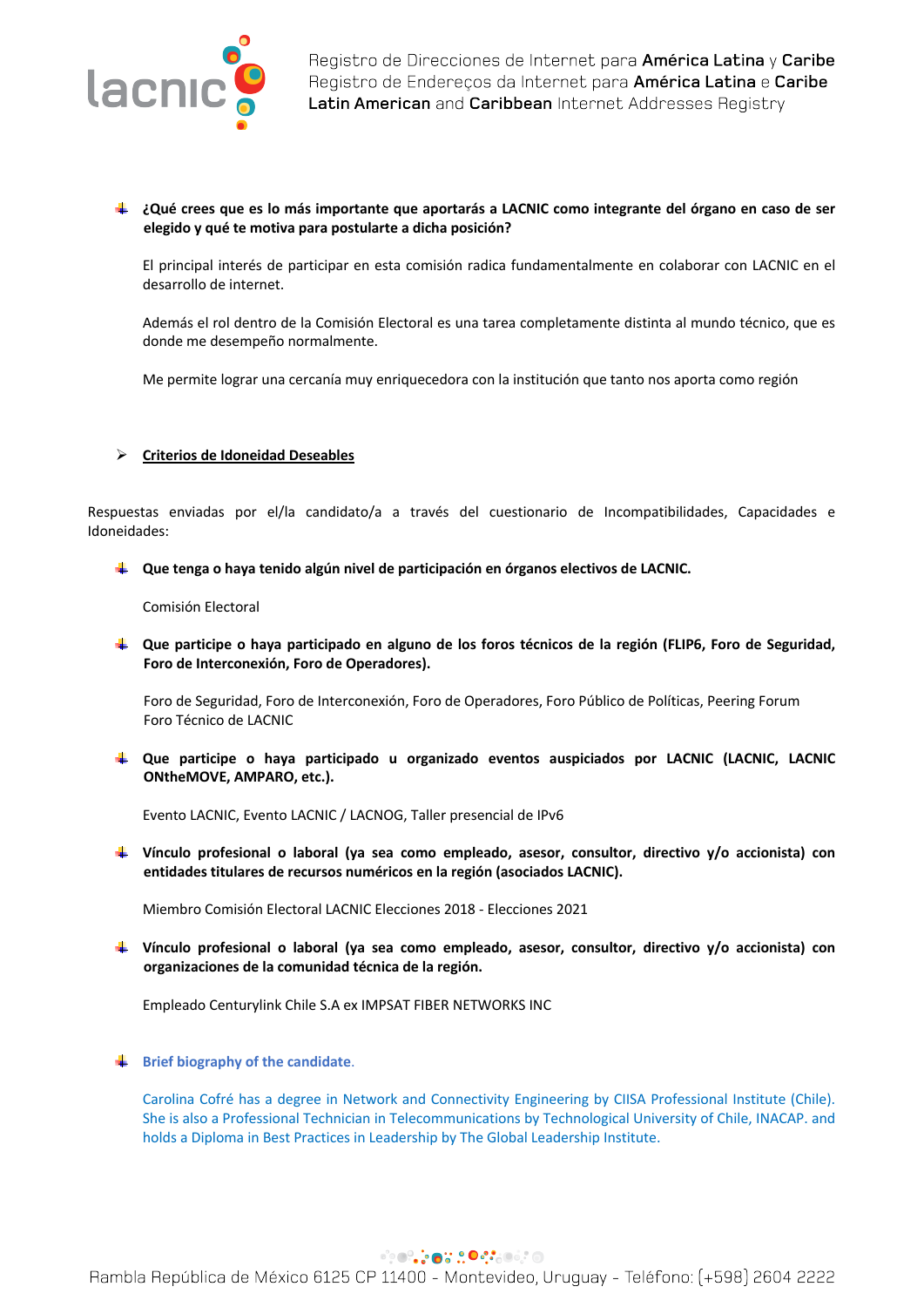

She has more than 16 years of experience working in Networking and with Internet Service Providers, during which she has worked on engineering, operating, maintaining, designing, and implementing networking projects under very demanding SLAs. She is also Juniper and Cisco certified.

Carolina has been actively participating in LACNIC since 2018, where she is now a member of the Electoral Commission. She is currently working at Centurylink.

## **Tell us about yourself and your interests.**

The youngest of four siblings, daughter of Aquiles and Maria Cristina. Wife and mother of Javiera Ignacia, 3 years and 11 months old. Lover of a healthy lifestyle and sports in general, has been practicing Yoga for several years.

### **Tell us about your work experience, education and professional development.**

I am a Telecommunications professional with more than 16 years of experience in the field. I first obtained a degree in Telecommunications from the Technological University of Chile, INACAP and then completed a degree in Connectivity and Network Engineering at the CIISA Professional Institute. I also obtained the Best Practices in Leadership Diploma from THE GLOBAL LEADERSHIP INSTITUTE. I am currently Tech Customer Support IV within the Operation Support and Engineering Team LATAM group.

## **Tell us why you are interested in participating in LACNIC and your history with the organization.**

I first took an interest in LACNIC several years ago, after participating in the implementation of an IPV6 pilot project in Chile which was coordinated by LACNIC (2003/2004). After this participation, I attended local IPv6 workshops and LACNIC / LACNOG events. For the past three years I have been active as part of the Electoral Commission.

**What do you think of LACNIC, its mission, and the organization's role as a driver of growth and development in the region?**

LACNIC is essential for the development of an open and collaborative Internet in the region.

**In your opinion, what would be your greatest contribution to LACNIC as a member should you be elected? What motivated you to run for a position on the elective body?**

My main interest in participating in this commission is to collaborate with LACNIC to further Internet development.

In addition, the role within the Electoral Commission is completely different from the technical world, which is where I normally work.

It is rewarding to work closely with the institution that contributes so much to us as a region.

# Ø **Desirable Suitability Criteria**

Answers submitted by the candidate through the Questionnaire on Incompatibilities, Capabilities and Suitability:

# **PRODUCT OF SOCIOL**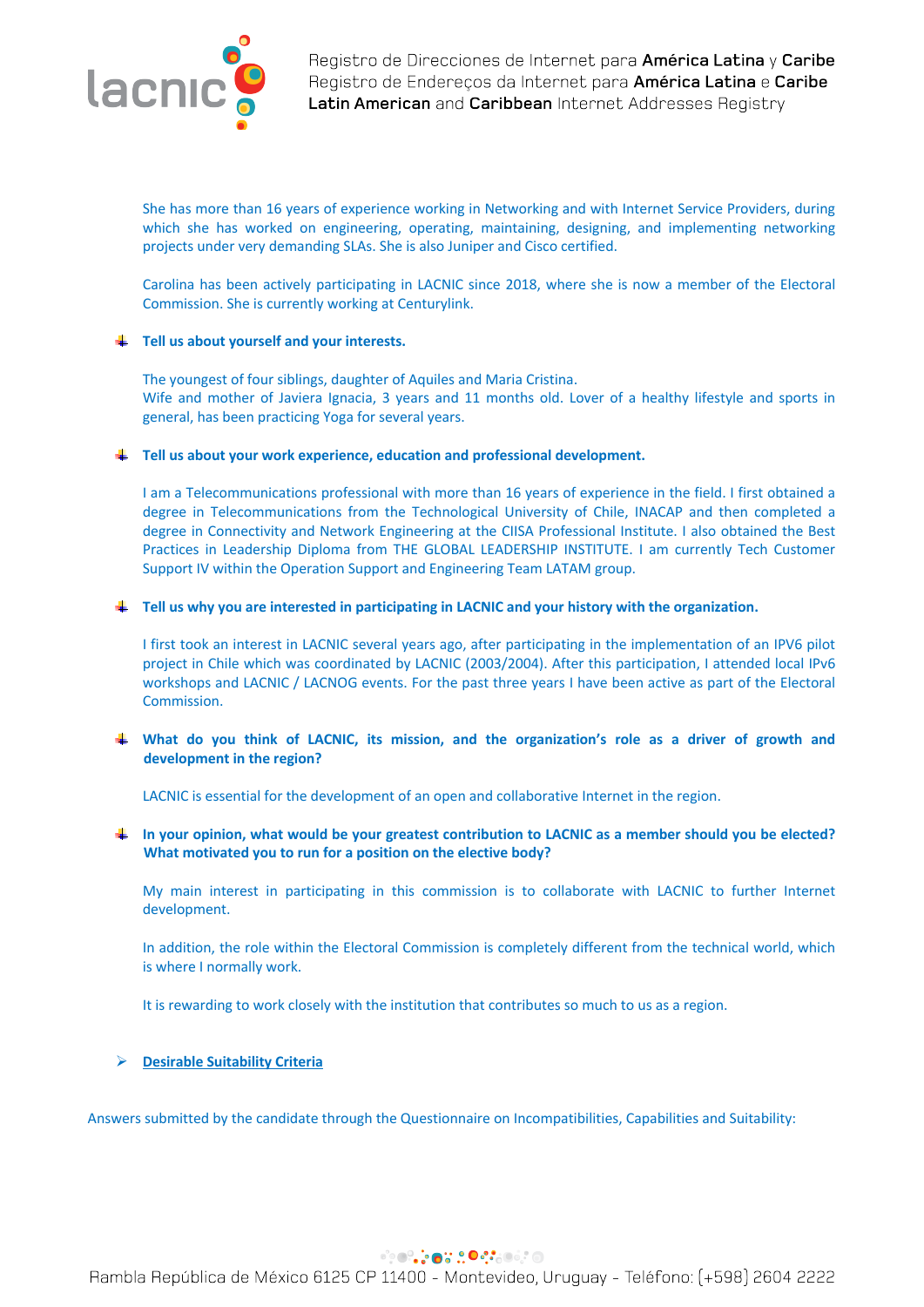

**Having or having had some level of participation in LACNIC's elected bodies.**

### Electoral Commission

**Participating or having participated in one of the regional technical forums (FLIP6, SecurityForum, Interconnection Forum, Network Operators Forum).**

Security Forum, Interconnection Forum, Network Operators Forum, Public Policy Forum, Peering Forum, LACNIC Technical Forum

**Participating or having participated or organized events sponsored by LACNIC (LACNIC, LACNIC OnThe Move, AMPARO, etc.)**

LACNIC event, LACNIC / LACNOG event, In-person IPv6 workshop

**Professional or employment ties (whether as an employee, advisor, consultant, manager and/orshareholder) to organizations which have been assigned number resources in theregion (LACNIC members).**

Member of LACNIC's Electoral Commission from the 2018 Elections to the 2021 Elections

**Professional or employment ties (whether as an employee, advisor, consultant, manager and/orshareholder) to organizations that are part of the regional technicalcommunity.**

Employed by Centurylink Chile S.A, formerly IMPSAT FIBER NETWORKS INC

## **Breve biografia do candidato.**

Engenheira em Conectividade e Redes pelo instituto profissional CIISA.

Também é Técnica Profissional em Telecomunicações pela Universidade Tecnológica do Chile Inacap e possui um diploma em Melhores Práticas em Liderança pelo The Global Leadership Institute.

Com mais de 16 anos de experiência na área de Networking e provedora de serviços da Internet desenvolvi trabalhos de engenharia, operação, manutenção, desenho e implementação de projetos de Networking com níveis exigentes de SLAs. Tem certificações profissionais em tecnologia Juniper e Cisco. Participante ativa do LACNIC, é membro da Comissão Eleitoral desde 2018. Hoje trabalha na empresa Centurylink.

#### **Conte-nos sobre você, a pessoa e seus interesses.**

Sou a caçula de quatro irmãos, filha de Aquiles e Maria Cristina. Esposa e mãe de Javiera Ignacia de 3 anos e 11 meses de idade. Amante da vida saudável e dos esportes em geral, pratico ioga há vários anos.

#### **Conte-nos sua trajetória, formação e desenvolvimento profissional.**

Profissional das telecomunicações com mais de 16 anos de experiência na área. Primeiro obteve o grau de Técnico Profissional em Telecomunicações pela Universidade Tecnológica do Chile INACAP para depois obter o diploma de Engenheira em Conectividade e Redes pelo Instituto Profissional CIISA.

Obteve também o diploma em Melhores Práticas em Liderança pelo THE GLOBAL LEADERSHIP INSTITUTE. Hoje, ocupo a posição de Tech Customer Support IV dentro do grupo Operation Support and Engineering Team LATAM.

# **PRODUCT OF SOCIOL**